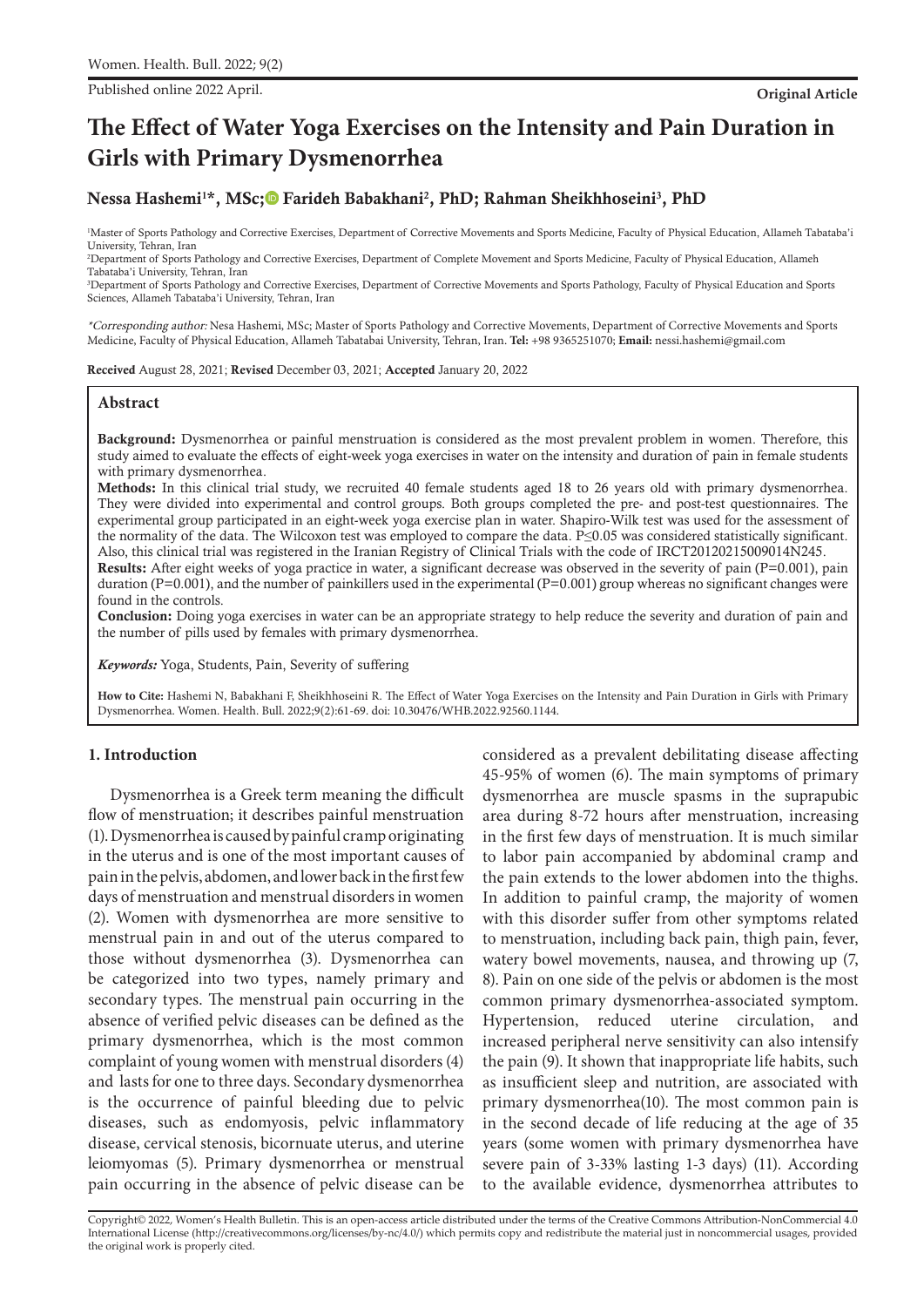certain outcomes, such as painful menstruation, pain sensitivity, along with changes in sleeping pattern, QOL (quality of life), and mood of females. In severe cases, it causes disability and inefficiency accompanied by absenteeism from school or work (3). Modification of lifestyle factors, such as exercise, can be an effective step in preventing, controlling, and even treating primary dysmenorrhea (12); for example, it was shown that birth control pills, including low-dose estrogen, reduce the pain of dysmenorrhea. However, some women cannot take pills due to drug and chemical allergies (13). Hence, they use non-chemical and non-medical methods, such as medicinal herbs and traditional medicine, rest, sleep, heat, and exercise to reduce the pain (13). According to the above-mentioned information, one of the measures taken for the treatment of primary dysmenorrhea is physical activity that has been recommended by physicians for primary dysmenorrhea since the 1930s (14).

One of the proposed exercises for improving primary dysmenorrhea is yoga. Yoga is a sport that reduces stress through reducing sympathetic activity (15, 16). This sport can decline menstrual pain and increase the ability to better accept and control the pain (17).

In addition, it boosts mental function and various aspects of health related to physical fitness in young and healthy people, especially women (18, 19). Research has indicated that Ball and Asana Yoga exercises are conducive to relieving severe menstruation pain in women with diabetes (20). Moreover, a previous study demonstrated significant improvement in menstrual pain, quality of life, and physical fitness in young women with primary dysmenorrhea after prescribing yoga (21).

Since thousands of years ago, water has been used for treating a variety of physical diseases, which is today introduced as hydrotherapy and exercise in water. Floating is a unique property of water that causes a beneficial physiological response. It is particularly useful for patients with chronic pain because when people float at different depths, the force of gravity is minimized, the hydrostatic resistance, muscular endurance, and strength is improved, and the pain of primary dysmenorrhea is reduced (22, 23).

Therefore, according to the studies and the high percentage of students with primary dysmenorrhea, we conducted this research to investigate the effects of yoga and hydrotherapy on reducing pain severity and duration in those with primary dysmenorrhea.

# **2. Methods**

This was a randomized controlled trial under the IRCT registration number IRCT20120215009014N245. Based on previous research (24), using G\*Power version 3.1 software, a sample of size n=40 was obtained based on convenience sampling method considering the following factors:  $\alpha=0.05$ ,  $\beta=0.20$ , pre-test pain intensity=7.65±2.94, post-test pain intensity=4.88±2.92 for dependent t-test of pain intensity of the experimental group. The subjects were selected and allocated to either the experimental group (n=20) or control group (N=20) using simple blocked randomization method. The study population included female students with primary dysmenorrhea, who participated in this experiment voluntarily. The inclusion criteria were having primary dysmenorrhea according to the physician's diagnosis, being single, being 18 to 26 years old, and not having physical activities and exercises in the previous year. The exclusion criteria including a history of second dysmenorrhea, having a regular exercise program, a history of sports-limiting diseases, and the presence of obvious static malalignment based on the New York scale. All the participants signed an informed consent form (22). The research variables comprised independent and dependent variables. The independent variables were yoga exercises in water while the dependent ones included pain intensity, pain duration, and the number of drugs used by the subjects. The control and experimental groups did not have any intervention, except for completing the McGill and Pain Diary questionnaires during menstruation. Pre- and post-test questionnaires were given to the participants.

# *2.1. Procedures*

The study subjects participated in this study voluntarily. They were recruited if they met the aforementioned inclusion criteria.

In the first step, the participants completed the pre-test questionnaires. Subsequently, the participants in the experimental group performed yoga exercises in water under the supervision of an instructor and researcher, twice a week; each session lasted for 45 min and the entire exercise plan was conducted for eight weeks in a pool with water temperature of 28 °C in the Bu Ali University Pool in the summer. A water temperature of 28-30 °C is suitable for increasing blood circulation in those with primary dysmenorrhea (25, 26). The control group was also asked not to do any specific activity during the eight weeks, except for daily activities. At the end of the training sessions,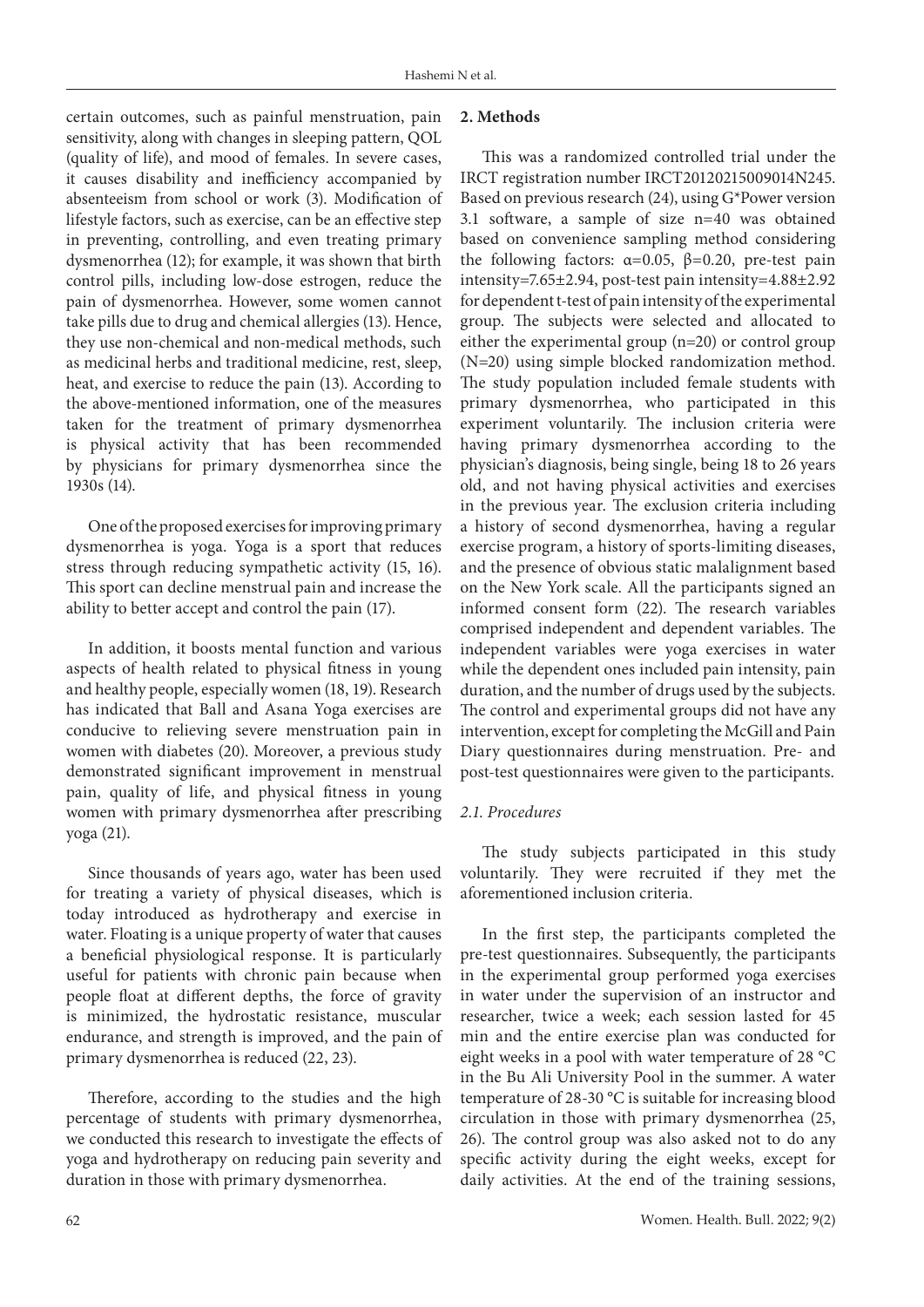both groups completed Pain Diary and McGill questionnaires again as the pre-test. In addition, the control group voluntarily participated in the same protocol performed by the researcher under the same conditions as the experimental group after the end of the research period.

### *2.2. Measurement*

#### *McGill Pain Questionnaire (MPQ)*

This questionnaire is a tool for measuring pain, which is one of the most complex processes in the human body with different physical and psychological dimensions. As a multidimensional verbal scale of pain, MPQ has five dimensions: pain intensity, location, pattern, quality, alleviating, and aggravating factors. Previous research has proven the reliability of the Persian version of MPQ in Iranian population (27).

#### *2.3. Pain Diary Questionnaire*

This questionnaire was developed for the prospective measurement of pain severity, pain-related disability, and taking drug. By using this questionnaire, menstrual pain (for seven days) and activities that are limited or lost during the menstruation period were recorded. Primarily, the subjects were asked to report their activities since the first day of menstruation to the end in Pain Diary Table. In order to determine the pain for each person at the site of pain, pain intensity (rate d on a scale of 0 to 10), OTC pills (over-the-counter), and the number of pills were recorded. In the current study, the average pain severity during seven days was obtained for all the participants. In addition, the total number of OTC pills taken by the subjects to reduce the pain during seven days was obtained (28).

McGill Test measures pain severity and includes six levels, namely none (0), mild (1), uncomfortable (2), distressing (4), very bad (4), severe (5), and excruciating (6).

This scale can be used at different times of the day or daily to measure the severity of pain during a day.

## *2.4. Exercise Protocol*

Yoga exercises in water were performed in a pool with dimensions of 16 \* 25 m in Bu Ali pool in Hamedan, Iran for eight weeks. Sponge noodle was also used as a means of staying afloat and exercising in water. These exercises were conducted at three

stages. Initially, yoga mental relaxation and breathing (pranayama) was performed; yoga breathing is an important part of spiritual health and spirituality in the Hindu traditions. Pranayama can quickly bring the brain back to the present moment and reduce stress. Moreover, clinical evidence has shown that yoga breathing techniques can be used to treat the symptoms of anxiety and/or depressive disorder and PTSD (posttraumatic stress disorder) depression, anxiety, and post-traumatic stress disorder (29). These techniques can contribute to reducing the intensity of pain and its duration in people with primary dysmenorrhea (30, 31). This exercise was done for 5 min.

#### *2.5. Yoga Stretching Exercises (Asana)*

Asana exercises reduce fatigue, stress, and depression, increase well-being, and improve emotional function, and the quality of life. These exercises were done in three sets with 15 repetitions, which lasted for 30 min (31).

#### *2.6. Yoga Relaxation (Shavasana)*

At the end of the exercise, Shavasana was practiced for 10 min. Shavasana is relaxation of the body while lying on water (immersion in the back) (19).

In this study, after collecting and entering the data in SPSS version 20, descriptive statistics, including frequencies, means, percentages, and standard deviations, were employed to analyze the data. We also utilized Shapiro-Wilk test to assess the normality of the data. Wilcoxon test at a significance level of 0.05 was used to compare the pre-test and post-test data obtained from both groups.

Regarding insignificance of Shapiro-Wilk test, nonparametric Wilcoxon test was employed to compare the pre-test and post-test data of the control and experimental groups.

#### *2.7. Protocols*

#### *Pranayama*

1. The subject should first sit in a chair in water, with the shoulders and head out. They should place their right hand palm in front of their face, then, try to gather their fingers together. They then place their thumb on the left nostril and respire via their right nostril.

2. They close their right nostril using the pinky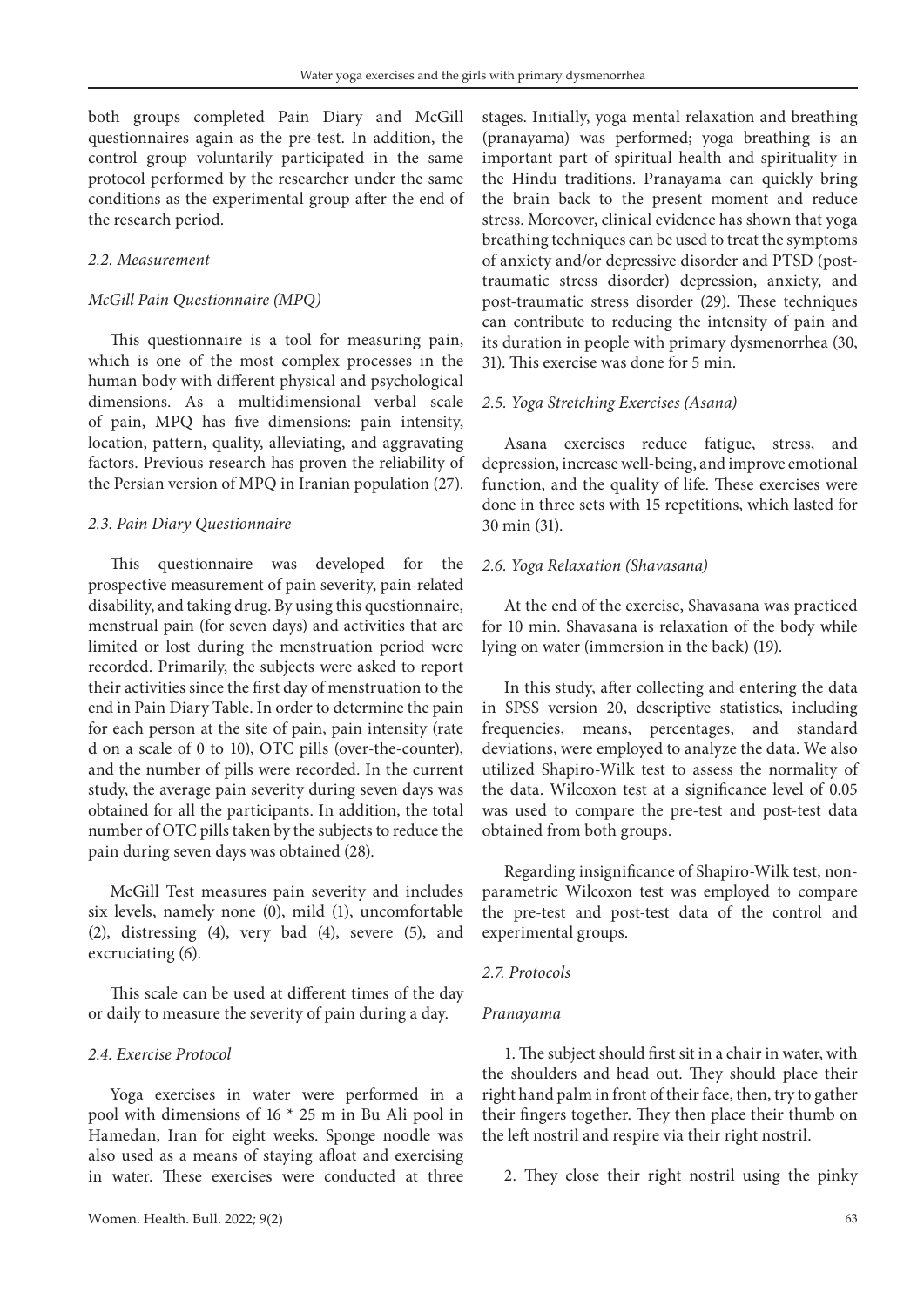finger and breathe through the left nostril (3 sets for each nostril, 20 rep).

3. The subject should float on water (those who do not have good buoyancy should float on the water using sponge noodles), then close the eyes and inhale and exhale through the nose (3 sets of 30 seconds).

4. With or without the use of sponge noodles, the subjects should inhale through the nose and then squat into the water and exhale into the water through the nose (3 sets, 15 rep).

*2.8. Stretching Exercises (Asana Exercises)*

Tree Movement:

1. The subject stands in the position of Tadasana (mountain) (3 sets, 10 rep).

2. As they exhale, they lift their left foot and place it on their groin, with toes pointing down (3 sets, 10 rep).

3. Using a rope, open the arms to the sides. In this case, the palms should be facing the ground (3 sets, 10 rep).

4. They exhale, palms facing up (3 sets, 10 rep).

5. They raise their arms at the same time and try to stare at a point in front of them and breathe from abdomen to maintain the balance (3 sets, 10 rep).

# Warrior 2.

1. The subject stands in a mountain position (Tadasana) (3 sets, 10 rep each side).

2. They spread the legs twice the width of the shoulders (3 sets, 10 rep each side).

3. Now they open both arms and place them parallel to the ground and turn the head to the left (3 sets, 10 rep each side).

4. They should place left foot at a 90-degree angle and bend the knee, keep their hips in line with arms (180 degrees) and stay in this position for 30 seconds to 1 minute (3 sets, 10 rep each side).

## Warrior 3:

1. They stand in the Tadasana (mountain) position

(3 set, 10 rep each side).

2. The subjects raise both hands and stand straight. The palms of the hands should face each other (3 set, 10 rep each side).

3. They bring the left leg back, slowly bending it forward, straighten their back and stretch the arms well. Their arms and legs should be in the same direction (3 set, 10 rep each side).

4. They raise the left foot and at the same time straighten the right foot, keeping hands parallel to the ground. In this position, they raise the legs and place the torso and arms parallel to the ground (3 set, 10 rep each side).

Cobra movement:

1. The subjects should stand by the pool wall facing the wall, and the water level should be up to the chest (3 set, 15-20 sec).

2. They place hands gently against the pool wall (3 set, 15-20 sec).

3. Turning the head back is the next stage, so that the back of the curve and the head of the subject hit the water (3 set, 15-20 sec).

4. They stand on the tip of their foot and push their body against the wall from the bottom (3 set, 15-20 sec).

5. They should now hold their breath for a moment, and then exhale gently in order to return to their original position (3 set, 15-20 sec).

## Triangle:

1. They stand one meter away from the pool wall while the water level should be up to the waist (3 set, 15-20 sec each side).

2. The right side of the body should be next to the pool wall. They place the right hand next to the right leg. The subject's arm should be parallel to the water (3 set, 15-20 sec each side).

3. The subjects spread their legs shoulder-width apart and point the right foot toward the pool wall and the left foot forward (3 set, 15-20 sec each side).

4. They take a deep breath and raise the left arm and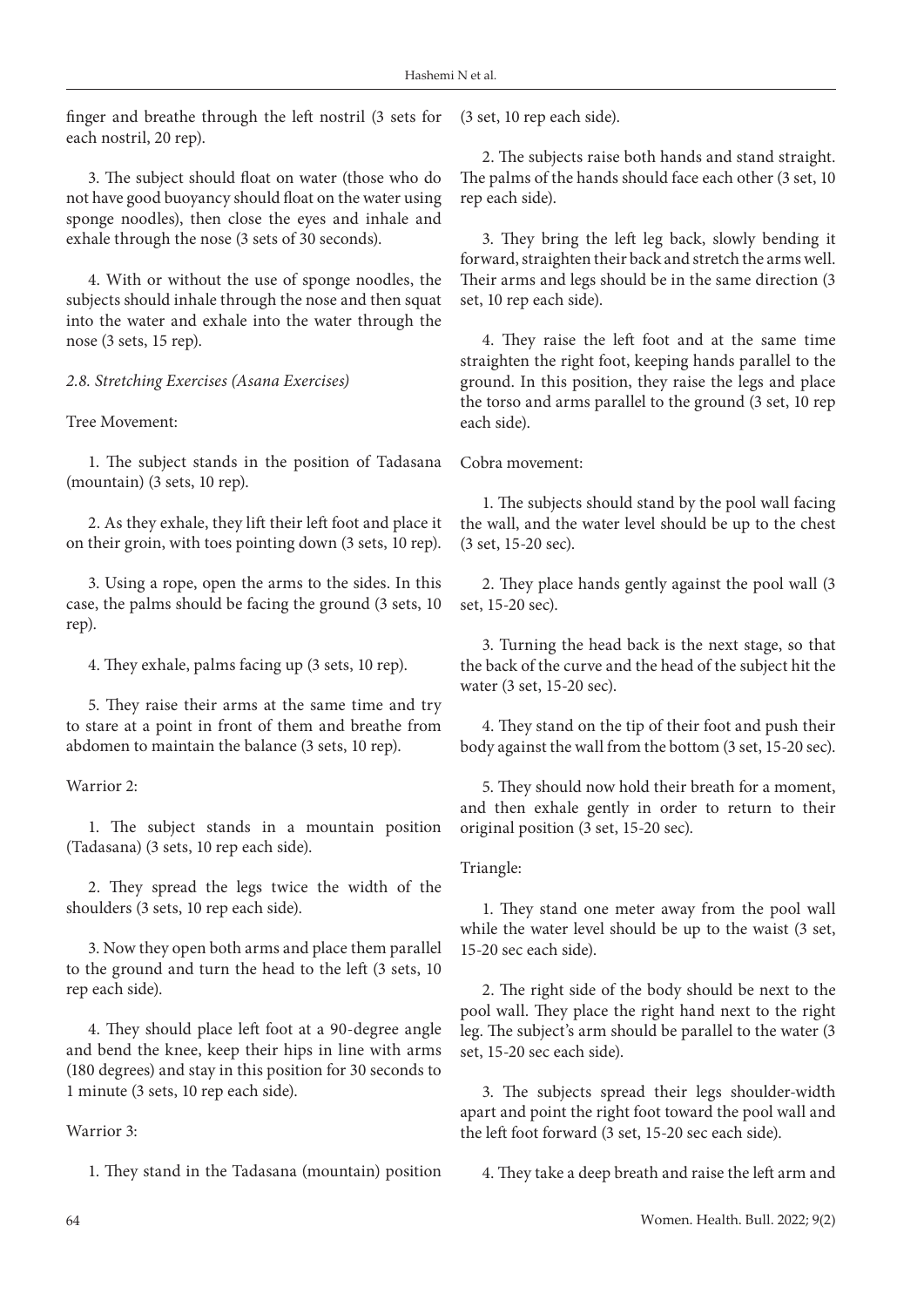lie on their head until the left side of the body is bent towards the pool wall (3 set, 15-20 sec each side).

5. They keep the left foot firmly on the floor of the pool and will feel the stretch along the left side of the body (3 set, 15-20 sec each side).

6. They need to keep this position for a moment, release, and repeat it on the other side (3 set, 15-20 sec each side).

### Pull to the sides:

1. The subjects experiment stand in the Tadasana (mountain) position and breathe slowly (3 set, 15 sec each side).

2. They raise the right arm straight with the rope and touch it with the ear (3 set, 15 sec each side).

3. With the exhale, they give more tension to the right arm and bend from the right side and breathe slowly (in this movement, the stretch is completely to the right). This movement is repeated in the other directions (3 set, 15 sec each side).

## Nataraja Sana:

1. The subjects stand in condition Tadasana (mountain) and breathe slowly (3 set, 15 sec each leg).

2. The subjects should lift all their weight on the sole of the right foot and bend the left foot from the knee and hold the ankle or toe with the left hand. They lower the toe toward the buttocks so that the muscle on the thigh of the left foot is stretched (3 set, 15 sec each leg).

Shavasana:

1. The subjects first place a sponge noodle under the knee and the other under the head, and gently bring their hands to the end of the noodle.

2. The buttocks should go slightly below the body.

3. The subjects tilt the head slightly and float on water.

4. They float the whole body on water for 5 minutes.

## *Statistical Analysis*

Shapiro-Wilk test was carried out to examine data distribution. Afterwards, we utilized non-parametric Wilcoxon test for examining the within group differences for the study variables. All the data analyses were performed via SPSS version 20, and P value<0.05 was considered statistically significant.

# **3. Results**

40 single female students with primary dysmenorrhea participated in this study (Figure 1). The inclusion criteria were: 1. Age range of 18 to 26 years; 2. Having primary dysmenorrhea according to the doctor's diagnosis; 3. Being single.

Table 1 represents the demographic characteristics of the study participants, such as age, weight, height, and body mass index (BMI).

As shown in Table 2, there was a significant difference between the mean scores of pain intensity in the preand post-test of the experimental group (P=0.001).



**Figure 1:** The figure shows the CONSORT flow diagram of the study.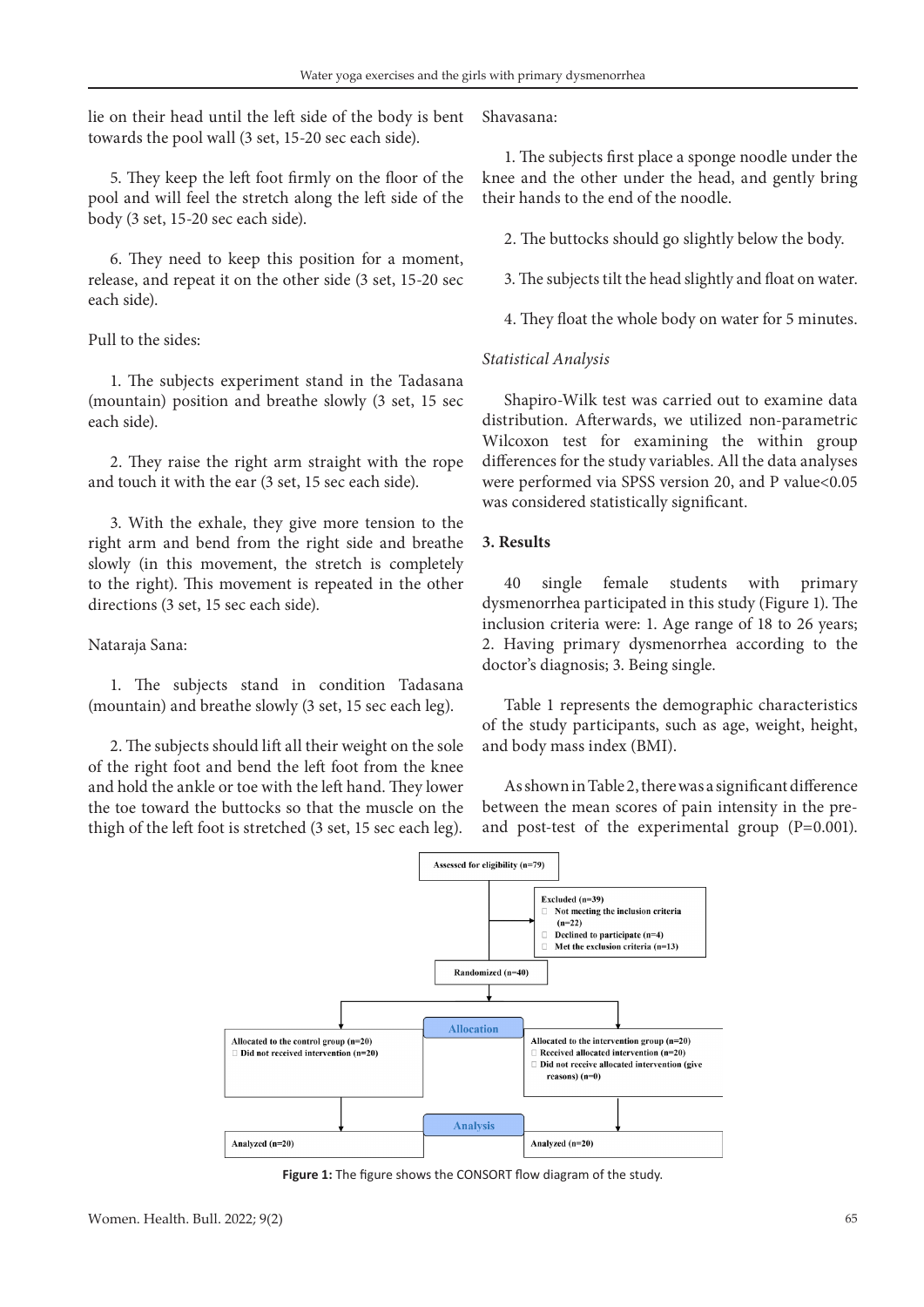| Table 1: Demographic characteristics of the study participants |                           |                 |         |  |  |  |
|----------------------------------------------------------------|---------------------------|-----------------|---------|--|--|--|
| <b>Groups</b>                                                  | <b>Experimental group</b> | Control group   | P value |  |  |  |
|                                                                | <b>Mean</b> tSD           | <b>Mean</b> tSD |         |  |  |  |
| Age (years)                                                    | 22.2±65.11                | 22.1±20.85      | 0.26    |  |  |  |
| Height (Cm)                                                    | 165.5±55.17               | 164.4±80.83     | 0.638   |  |  |  |
| Weight (kg)                                                    | 60.8±23.65                | 61.14±15.36     | 0.806   |  |  |  |
| BMI (BMI)                                                      | 21.2±95.82                | 22.4±46.73      | 0.679   |  |  |  |

\*SD: Standard Deviation

**Table 2:** The effect of water yoga exercises on the pain intensity, pain duration, and drug consumption in female students with primary dysmenorrhea

| <b>Variables</b>                   | <b>Groups</b>      | <b>Pre-test</b> |        | Post-test |        | P value  |
|------------------------------------|--------------------|-----------------|--------|-----------|--------|----------|
|                                    |                    | Mean            | $SD**$ | Mean      | $SD**$ |          |
| Pain Intensity (pom <sup>*</sup> ) | Experimental group | 7.35            | 1.75   | 1.70      | 2.27   | $0.001*$ |
|                                    | Control group      | 7.16            | 1.74   | 7.67      | 1.85   | 0.173    |
| Pain Duration                      | Experimental group | 2.45            | 1.01   | 1.10      | 1.20   | $0.001*$ |
|                                    | Control group      | 2.47            | 1.43   | 2.68      | 1.33   | 0.336    |
| Drug Consumption                   | Experimental group | 2.45            | 1.57   | 0.65      | 1.09   | $0.001*$ |
|                                    | Control group      | 2.05            | 1.40   | 2.26      | 1.24   | 0.331    |

\*Period of menstruation; \*\*SD: Standard Deviation

Meanwhile, there were no significant differences concerning the mean scores of pain intensity in the pre- and post-test of the controls (P=0.173).

Furthermore, we observed a significant difference between the mean scores of pain duration in the preand post-test of the experimental group (P=0.001). However, there were no significant differences between the mean scores of pain duration in the pre- and posttest of the controls (P=0.336).

Additionally, a significant difference was found between the mean scores of drug consumption in the pre- and post-test of the experimental group (P=0.001). Nevertheless, concerning the mean scores of drug consumption, we observed no significant differences between the pre- and post-test of the controls (P=0.331).

After the eight-week yoga practice in water, the severity of the pain in the female students reduced from 7.35 to 1.70 (P<0.05), the duration of pain reduced from 2.25 to 1.45 ( $P<0.05$ ), and the number of pills taken reduced from 2.45 to 0.65 (P<0.05). Meanwhile, no significant changes were observed in the control group.

The statistical sample of the study includes female students of Bu Ali Sina University. Those with first dysmenorrhea, which was recognized by the statistical community, as well as those who consented to participate in the research were then selected according to the inclusion criteria. The present study revealed the positive effects of an eight-week yoga exercise plan in water.

## **4. Discussion**

The obtained results revealed that eight weeks of water yoga practice positively affected the pain intensity in female students with primary dysmenorrhea; a significant difference was observed concerning pain intensity between the experimental group and the control group. It was also shown that eight weeks of water yoga practice had an effect on the duration of pain in female students with primary dysmenorrhea; there was a significant difference in terms of the duration of pain in the experimental group and the control group. The results also implied that the applied exercise plan had an effect on the drug use of female students with primary dysmenorrhea; the drug use was significantly different in the experimental group with that in the control group.

Yoga activates muscle coagulation. It increases muscle strength and flexibility and reduces pain severity (32). This sport is also believed to reduce blood progesterone levels and the severity of pain in primary dysmenorrhea (33). Ganesh and colleagues investigated the effect of pranayama in slow and fast phases on the quality of life and pain of physiotherapist girls with primary dysmenorrhea. The results showed that slow pranayama (nadi shodhana) was effective in improving the quality of life and pain severity; this is consistent with our results (34).

Ulaa and co-workers stated that yoga was the most effective intervention on reducing the duration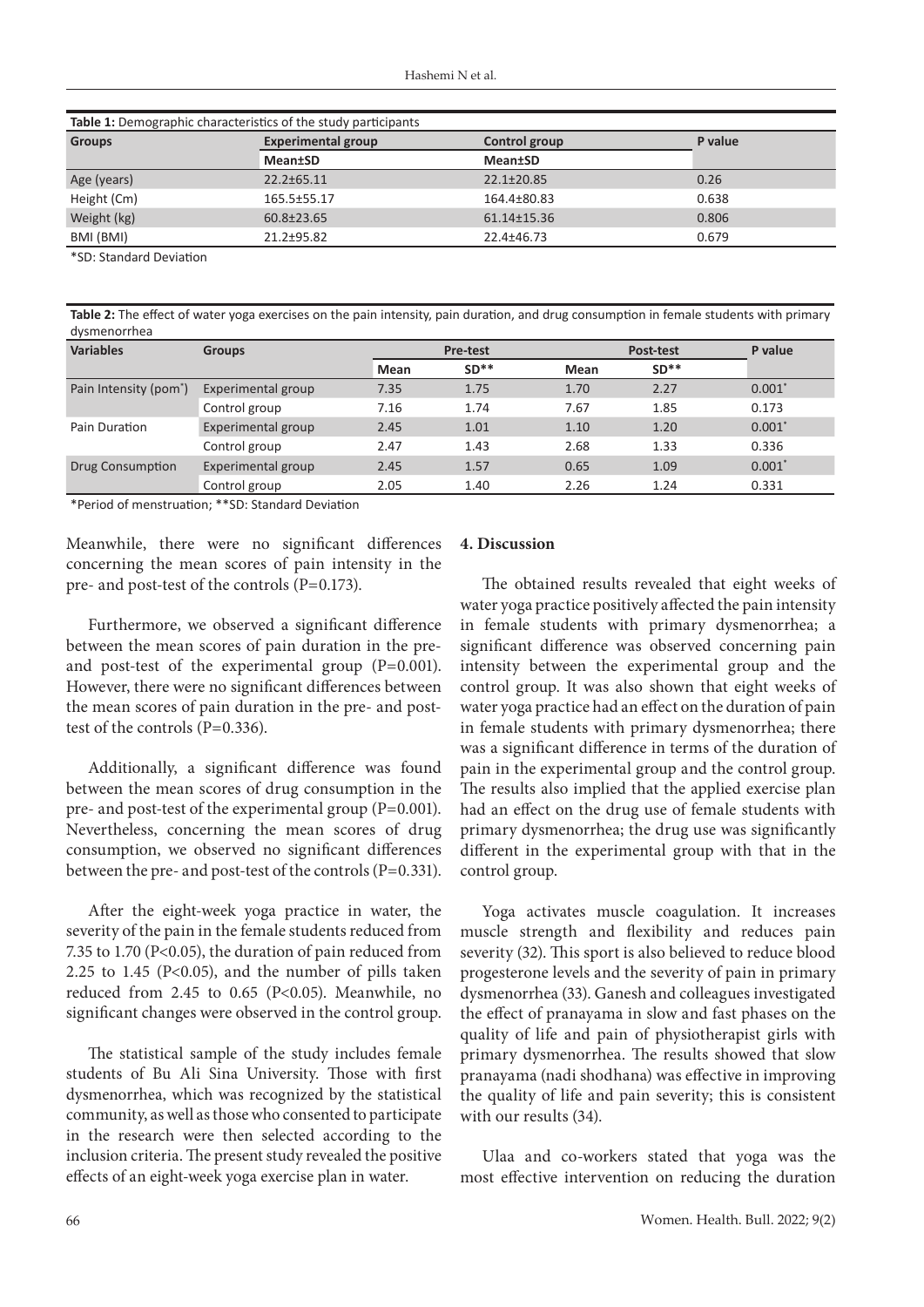of pain of primary dysmenorrhea (35). Their study results are in line with those of Kim (36) and Yang and Kim (15). Kim evaluated the effects of a yoga program on menstruation pain in women who had primary dysmenorrhea and the results showed that yoga exercises could significantly reduce menstruation pain (36). In this regard, Yang et al. investigated the impact of yoga exercise on primary dysmenorrhea occurring in female students. They also concluded that yoga interventions may reduce menstrual cramp and discomfort in undergraduate female students with primary dysmenorrhea (15). Moreover, it was shown that Pilates (37) and stretching (24) exercises may be effective in reducing the severity and duration of pain in the primary dysmenorrhea.

In this regard, Vaziri and colleagues (8) reported that stretching and aerobic exercises were effective in reducing pain severity in those with primary dysmenorrhea. According to the results reported by Gamit and co-workers (38), stretching exercises were effective in declining pain in young girls with primary dysmenorrhea.

Hydrotherapy can be conducive to decreasing the pain intensity and ameliorating the symptoms associated with primary dysmenorrhea. In this line, a previous study reported that hydrotherapy was highly effective in patients with primary dysmenorrhea and can decrease the pain (39). Other study showed that a 12-week hydrotherapy exercise were effective and lowered the primary dysmenorrhea-related pain intensity and pain duration; this is in agreement with our results (22).

Therefore, exercise, as an effective factor, reduces the symptoms of dysmenorrhea by decreasing the activity of the sympathetic system. In addition, exercise increases the pain threshold of people by giving rise to the secretion of endorphins by the brain (40). A study by Fallah and Mirfeizi reported that lifestyle changes, including some physical activities and quality, and the quantity of pain affect the reduction in the duration of pain in primary dysmenorrhea (41). Exercise improves blood circulation in the uterus and increases its metabolism, thereby declining the pain and medication taking (9). Studies indicated that physical activities, including yoga and stretching exercises, diminish medication taking (9, 22, 39, 41), which is consistent with our results. We conducted the current work only on non-athlete and single female students in the age range of 18 to 26 years old. Herein, the effect of yoga in water, and yoga by those with

primary dysmenorrhea, and taking medication during menstruation was investigated. This study has four main limitations, as follows: it was performed only on single girls; it was conducted on non-athlete girls; the study population comprised only subjects aged 18 to 26 years; the exercises were performed in water. It could be recommended that further research be designed on the statistical sample. Female athletes and married women with primary dysmenorrhea must be taken into consideration as well. Furthermore, a larger sample size could result in more generalizable outcomes.

# **5. Conclusions**

This study shed light on the fact that yoga exercises in water affect the severity and duration of pain in female students with primary dysmenorrhea. They were also found to be effective in reducing medication taking and even in some cases, excluding medication.

# **Ethical Approval**

The Ethics Review Board approved the present study with the code of IR.UMSHA.REC.1397.451

# **Acknowledgment**

The present article was extracted from master's thesis of Ms. Nessa Hashemi in Allameh Tabataba'i University in the field of sport injuries and corrective exercises.

# **Conflict of Interest:** None declared.

## **References**

- 1. Brown J, Brown S. Exercise for dysmenorrhoea. Obstet Gynecol. 2010;116(1):186-7.
- 2. Kumar KH, Elavarasi P. Definition of pain and classification of pain disorders. Journal of Advanced Clinical and Research Insights. 2016;3(3):87-90.
- 3. Iacovides S, Avidon I, Baker FC. What we know about primary dysmenorrhea today: a critical review. Human reproduction update. 2015;21(6):762-78.
- 4. Chiou M-H, Wang H-H. The relationship between dysmenorrhea and menstrual attitudes among female students in vocational nursing schools. Hu li za zhi The Journal of Nursing. 2004;51(4):45-52.
- 5. Norton P, Peterson M. Menstrual disorders and other common gynecology. Hum Reproduct Clin Pathol Pharmacol. 1997;4(4):255-9.
- 6. Keating XD, Guan J, Piñero JC, Bridges DM. A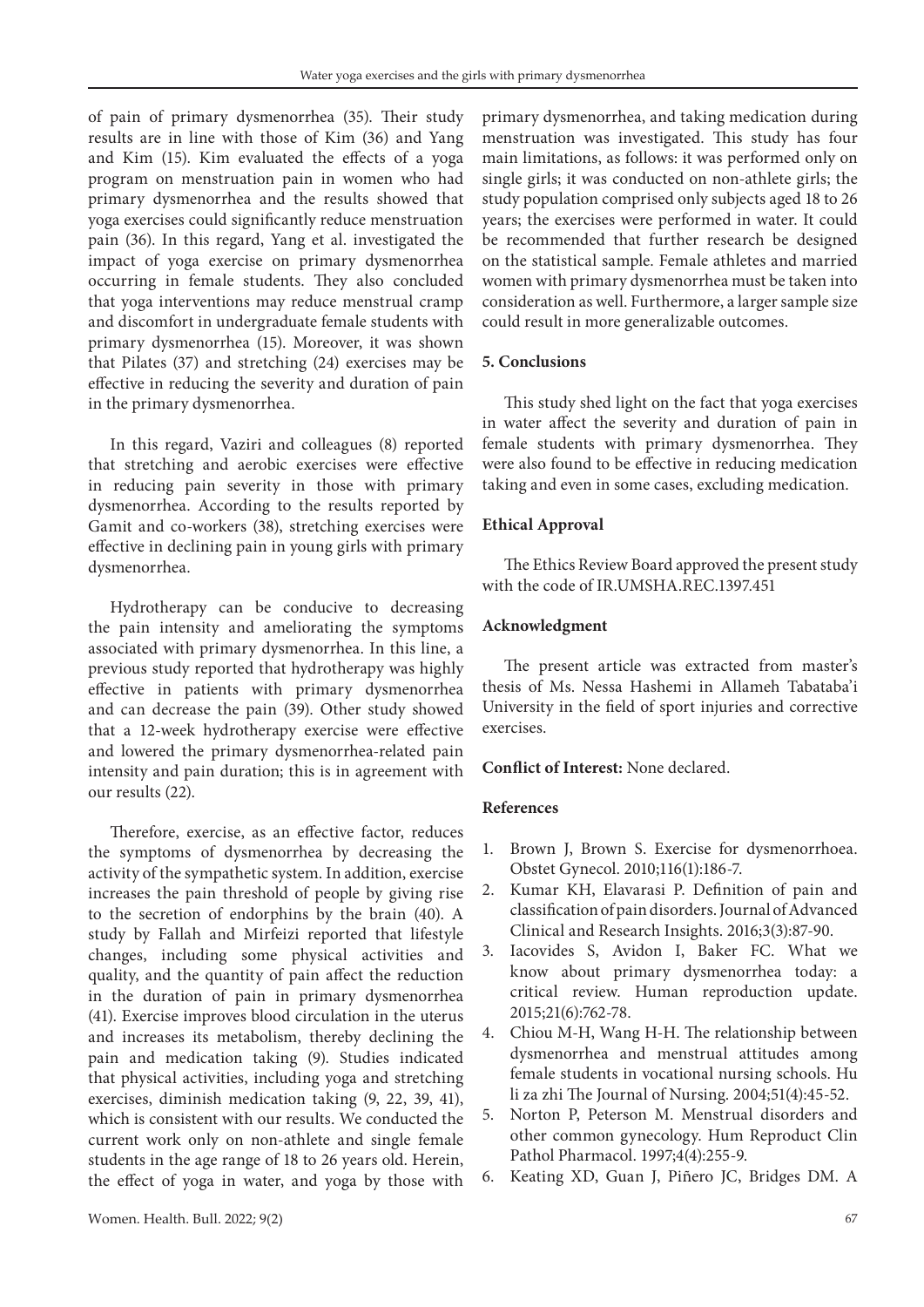meta-analysis of college students' physical activity behaviors. Journal of American college health. 2005;54(2):116-26.

- 7. Proctor M, Farquhar C. Diagnosis and management of dysmenorrhoea. Bmj. 2006;332(7550):1134-8.
- 8. Vaziri F, Hoseini A, Kamali F, Abdali K, Hadianfard M, Sayadi M. Comparing the effects of aerobic and stretching exercises on the intensity of primary dysmenorrhea in the students of universities of bushehr. Journal of family & reproductive health. 2015;9(1):23.
- 9. Dawood MY. Primary dysmenorrhea: advances in pathogenesis and management. Obstetrics & Gynecology. 2006;108(2):428-41.
- 10. De Sanctis V, Soliman A, Bernasconi S, Bianchin L, Bona G, Bozzola M, et al. Definition and selfreported pain intensity in adolescents with dysmenorrhea: a debate report. Rivista Italiana di Medicina dell'Adolescenza. 2016;14(2).
- 11. Bernardi M, Lazzeri L, Perelli F, Reis FM, Petraglia F. Dysmenorrhea and related disorders. F1000Research. 2017;6.
- 12. Dehghanzadeh N, Khoshnam E, Nikseresht A. The effect of 8 weeks of aerobic training on primary dysmenorrhea. European Journal of Experimental Biology. 2014;4(1):380-2.
- 13. Rajabzadeh F, Fazljou SM, Khodaie L, Abbasalizadeh S, Sahebi L. Effects of hot temperament herbs on primary Dysmenorrhea: a systematic review. World Family Medicine Journal: Incorporating the Middle East Journal of Family Medicine. 2018;99(5897):1-7.
- 14. Matthewman G, Lee A, Kaur JG, Daley AJ. Physical activity for primary dysmenorrhea: a systematic review and meta-analysis of randomized controlled trials. American journal of obstetrics and gynecology. 2018;219(3):255. e1-. e20.
- 15. Yang N-Y, Kim S-D. Effects of a yoga program on menstrual cramps and menstrual distress in undergraduate students with primary dysmenorrhea: a single-blind, randomized controlled trial. The Journal of Alternative and Complementary Medicine. 2016;22(9):732-8.
- 16. Panigrahi A, Behera BK, Sarma NN. Clinical Epidemiology and Global Health.
- 17. Cramer H, Lauche R, Haller H, Langhorst J, Dobos G, Berger B. "I'm more in balance": a qualitative study of yoga for patients with chronic neck pain. The Journal of Alternative and Complementary Medicine. 2013;19(6):536-42.
- 18. Bera TK, Shete SU, Verma A, Sharma N. Psychophysiological responses across the menstrual cycle in low fit college women after yoga training.

Yoga Mimamsa. 2017;49(1):3.

- 19. Tran MD, Holly RG, Lashbrook J, Amsterdam EA. Effects of Hatha yoga practice on the health‐related aspects of physical fitness. Preventive cardiology. 2001;4(4):165-70.
- 20. Padmanabhan K, Sudhakar S, Aravind S, Kumar CP, Monika S. Efficacy of Yoga Asana and Gym Ball Exercises in the management of primary dysmenorrhea: A single-blind, two group, pretestposttest, randomized controlled trial. CHRISMED Journal of Health and Research. 2018;5(2):118.
- 21. Siahpour T, Nikbakht M, Rahimi E, Rabiee M. The effect of 8 weeks aerobic exercise and yoga on primary dismenorrhea. Armaghane danesh. 2013;18(6):475-83.
- 22. Rezvani S, Taghian F, Valiani M. The effect of aquatic exercises on primary dysmenorrhoea in nonathlete girls. Iranian journal of nursing and midwifery research. 2013;18(5):378.
- 23. McIntyre D. Aquatic Therapy and Pain in the Rehabilitation Patient. Comprehensive Pain Management in the Rehabilitation Patient: Springer; 2017. p. 347-55.
- 24. Shahr-Jerdy S, Hosseini RS, Gh ME. Effects of stretching exercises on primary dysmenorrhea in adolescent girls. Biomedical Human Kinetics. 2012;4(1):127-32.
- 25. BNYS HB, BNYS NB, BNYS MRR. Management of pelvic pain in primary dysmenorrhea using a hot hip-bath: a pilot study. Alternative therapies in health and medicine. 2012;18(1):24.
- 26. Barbosa TM, Marinho DA, Reis VM, Silva AJ, Bragada JA. Physiological assessment of head-out aquatic exercises in healthy subjects: a qualitative review. Journal of sports science & medicine. 2009;8(2):179.
- 27. Adelmanesh F, Arvantaj A, Rashki H, Ketabchi S, Montazeri A, Raissi G. Results from the translation and adaptation of the Iranian Short-Form McGill Pain Questionnaire (I-SF-MPQ): preliminary evidence of its reliability, construct validity and sensitivity in an Iranian pain population. Sports Medicine, Arthroscopy, Rehabilitation, Therapy & Technology. 2011;3(1):1-7.
- 28. Walsh TM, LeBlanc L, McGrath PJ. Menstrual pain intensity, coping, and disability: The role of pain catastrophizing. Pain Medicine. 2003;4(4):352-61.
- 29. Brown RP, Gerbarg PL. Yoga breathing, meditation, and longevity. Annals of the New York Academy of Sciences. 2009;1172(1):54.
- 30. Rakhshaee Z. Effect of three yoga poses (cobra, cat and fish poses) in women with primary dysmenorrhea: a randomized clinical trial.